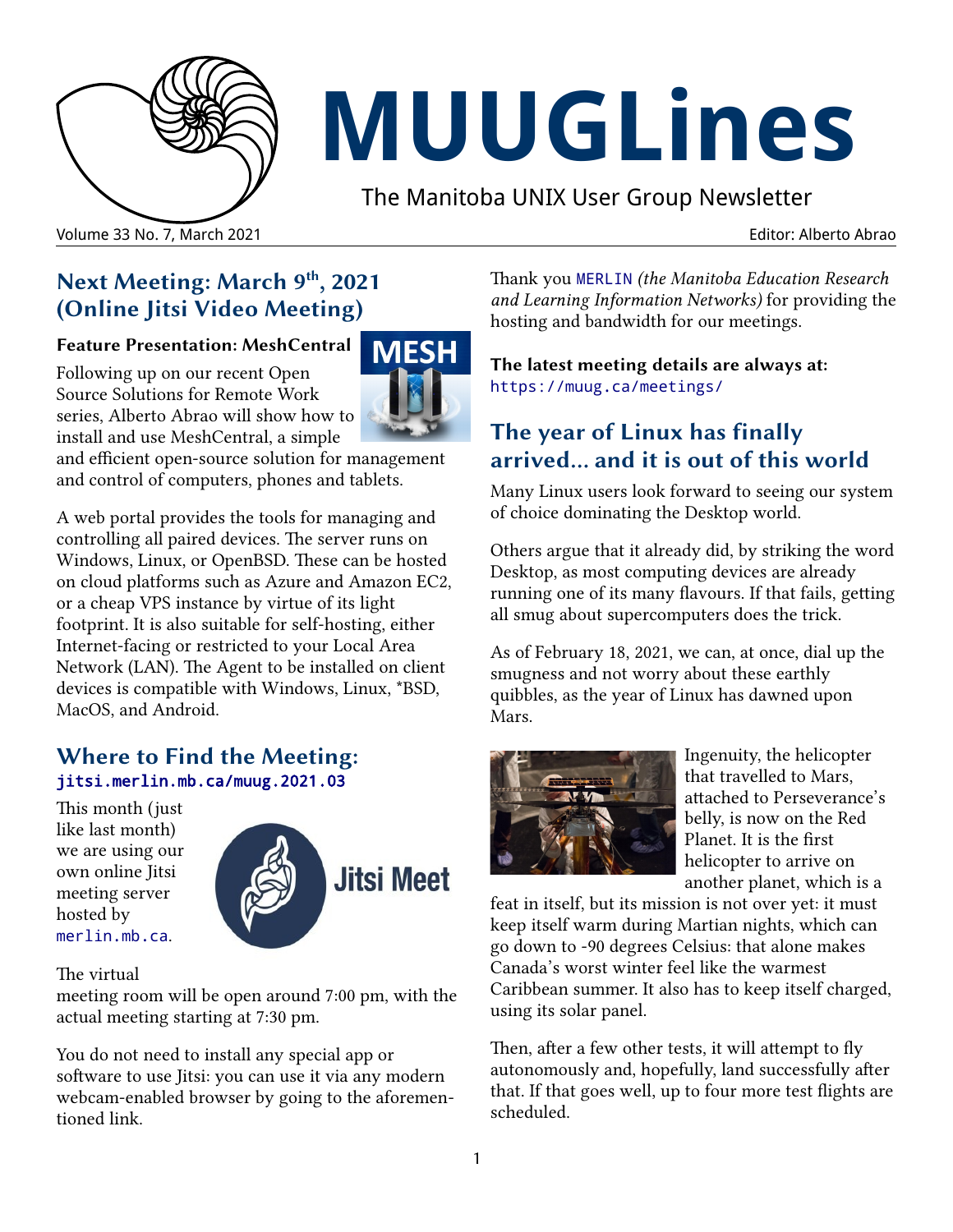

The tiny marvel is running F´ (F Prime), a "Flight-Proven, Multi-Platform, Open-Source Flight Software Framework", developed at NASA's JPL (Jet Propulsion Laboratory) for cubesats and instruments,

and later open-sourced. It also uses many off-theshelf "commercial grade" hardware components that were tested and verified to withstand the harsh conditions of the Red Planet.

Hopefully, the scrappy, space-grade flying bot will succeed in its mission, bringing not only valuable intelligence but bragging rights galore to both space aficionados and open-source enthusiasts.

### **Come back down to earth: the state of computer security, sunlight or not**

The last couple of years saw a huge increase in IT security incidents, the most recent one being the SolarWinds snafu.

Now, if we must come back down to earth, we shall leave our smugness on Mars: yes, SolarWinds Orion is proprietary, and their dismissive attitude toward openness did come back to haunt them, but our brave new open-source world is not immune to these threats.

In the 90s, Open Source was tied to amateurism: "*a bunch of folks in their basements duct-taping code and hardware together so it would pass for the real thing".* It did not take long for this assumption to be proven wrong, but the myth persisted in many circles. Solar-Winds' past comments about Open Source are a cheap, yet nutritious source of *schadenfreude*.



A little bit of history is in order. What follows may be surprising to many, being that "open" is often tied to "free" (as in beer). Going back the decades, however, "open" is often a

rallying cry to defeat the jaws of vendor lock-in, not because one isn't willing to spend money, but to keep vendors honest and make sure they are not using backhanded tactics to force others to do their will, be it clients or competitors.

This was a concern long before names such as Linux, BSD-derived OSs (not BSD itself), etc., were a thing: the Open Software Foundation (OSF) was created in

1988 as an attempt to prevent AT&T and Sun from trying to hold other vendors hostage by doing just that.



While they were working to keep each other honest, uncle Bill was chipping at their lunch. Later on, court documents presented during Microsoft's antitrust trials showed that all that gluttony was, at least in part, brought by the infamous *Embrace, Extend, and Extinguish* (EEE) strategy.

Thus, even before Free/Libre and Open Source Software (FLOSS) went mainstream, and security was not (yet) a pressing matter, the threat of vendor lock in was seen as dangerous even by big companies.

That also proves that our friendly "basement dweller neckbeards", spearheading the FLOSS efforts in the 80s, 90s and beyond, were right: sunlight is the best disinfectant, both for code and for nefarious business practices.

Disinfecting the latter is *complicated.* The former, though, looks easy enough, at least for Open Source Software: the bits of code are out there, anyone can take a look at it. Of course others are reviewing it, *right*?

*Yeah, right.* Heartbleed (2014) threw a big wrench on that assumption. A lot was said about the OpenSSL project having scant resources, being maintained by volunteers, only one of them full-time, all the while being a critical part of the Internet's fabric. This realization spawned the Core Infrastructure Initiative from the Linux Foundation, whose goal is "to fund open source projects that are in the critical path for core computing functions." It also marked the beginning of Google's Project Zero.

The idea that a ragtag crew of volunteers would make something bulletproof out of rainbows and unicorns took a huge blow. Even the brightest of us is only human after all.

Since then, vulnerabilities are an everyday thing. The

sunlight theory gave way to the *cult of the security update, they who must be installed.* That brings much *joy* to all Windows system administrators and technical support staff

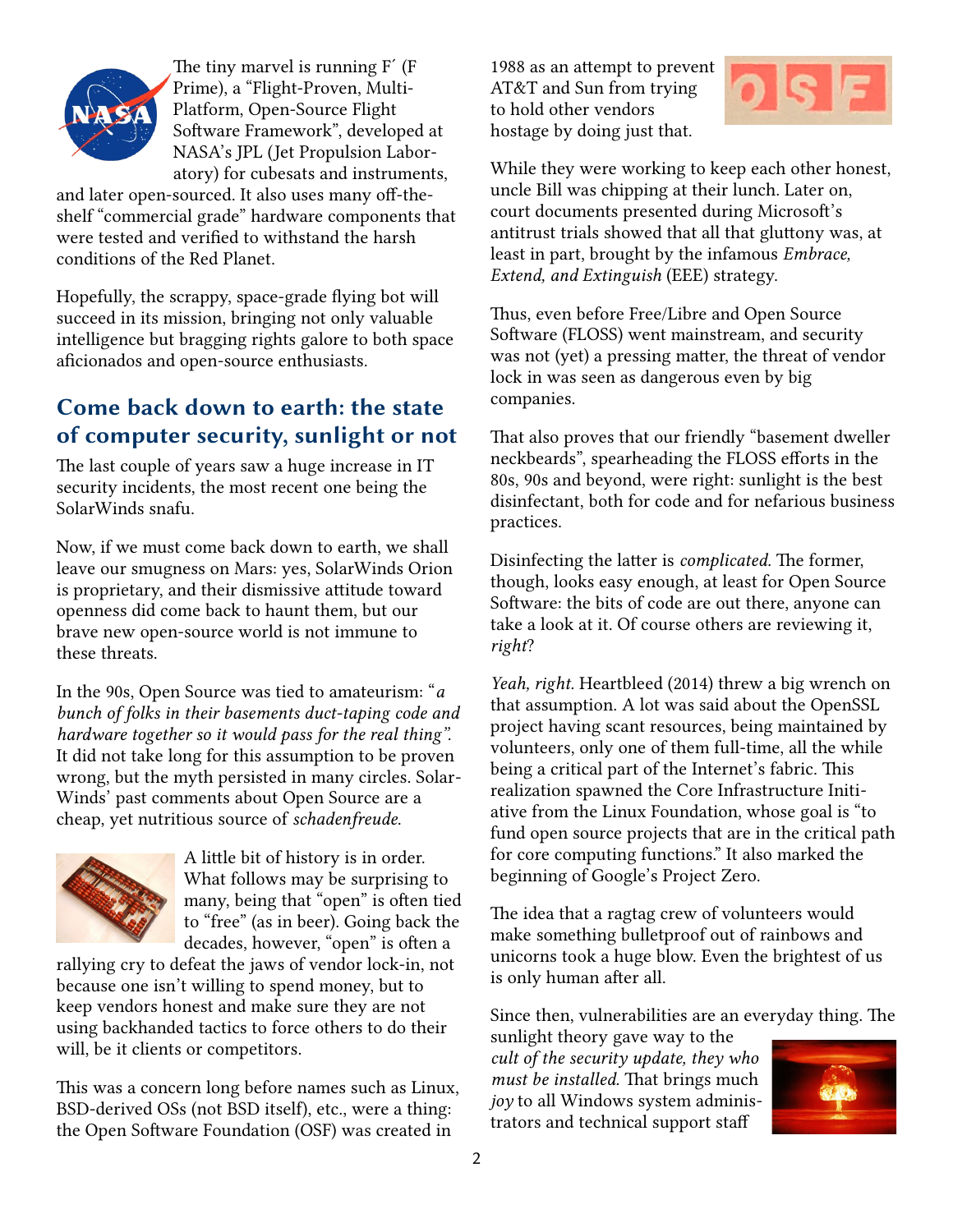#### everywhere: *Today is Patch Tuesday, did you bring lunch? What about dinner?*

Fast forward to the SolarWinds Orion debacle from a few months ago, when the rogue bits were slipstreamed on the company's build system and eventually found their way into an update package. Which was released through official channels, then promptly installed by most sysadmins *–* save a few *irresponsible* ones. These, in hindsight, ended up being the smart ones, just like those who postponed upgrading their CentOS servers from version 7 to 8 are smiling now. *Not lazy, efficient.*

Breaking news: a corporation, just like our ragtag



crew of volunteers, is also comprised of humans after all... with closed source software though, there was no canary. All from a vendor who touts the virtues of not being vulnerable to... well, to the exact same thing that happened to them. Ouch.

Security vulnerabilities are an everyday thing at this point. Most just update and go on, others may want to check the CVE (Common Vulnerabilities and Exposure) entry to see if it is relevant to their environment, test the patch to ensure it will not interfere with a critical application etc. The sun shines upon us, imperfect as we are, and we're still here. Same for vulnerabilities.

Accepting the inevitability of our imperfection, however, does not answer the question about what to do when flawed beings are *perfectly* deliberate about their desire to watch the world burn.

To answer this question, Google, a former darling of the Open Source World, has proposed a framework for the discussion around vulnerabilities in open source that can



roughly be summarized as "*audit it all – on our platform... obviously (tm)",* the new standard operating procedure for all companies vying to be the feudal lord of our 21<sup>st</sup> Century Digital Feudalism.

Just like that, all feathers were ruffled on that chaotic little planet of ours. Long since demoted from darling status, Google's announcement saw trucks of salt go crazy around the world, enabling all to have a grain handy if they so desired.

That was not enough: critics were quick to point out how ironic it was that the company responsible for Chromium, a project notoriously hard to build from source, had the gall to propose this big initiative for all others to follow, on their terms, their platform, their rules. Their fiefdom.

Incidentally, the same is said about Android, another project from... listen, *there are no patterns here whatsoever, let us carry on, shall we?*



Google was founded around the time Microsoft was being investigated for its monopolistic practices. It seems they are now trying to avoid the late bloomer moniker by pulling similar shenanigans, and many argue that an investigation is on its way.

Amusingly, less than 48 hours after *that*, three big security issues had to be tackled by the all-knowing-G on its Internet Explorer 6, sorry, Chrome browser: a way for malware to bypass firewalls, a zero-day tied to its ActiveX, ugh, JavaScript engine, and a widely-used extension called The Great Suspender that had to be... well, suspended.



The Great Suspender was sold in June of 2020 by its original developer to an unnamed person/entity, who vowed to keep it open source. By November, many started inquiring, on the project's GitHub page, why the

version numbers between it and the Chrome Store were out of sync.

These questions were raised before the debacle, proving that, insofar as Open Source is not the definitive answer to all problems of the cosmos, sunlight does seem to keep people honest – or, failing that, provides the "dead canary" we need to ring the alarm. That may be all we, as imperfect human beings, can realistically ask for.

As for Google, it seems that AI, lasers and automated support bots that ban your



account for unspeakable things – [thus not able to](https://www.polygon.com/2021/2/8/22272284/terraria-google-stadia-canceled-developer-locked-out)  [provide you with a reason for its obliteration](https://www.polygon.com/2021/2/8/22272284/terraria-google-stadia-canceled-developer-locked-out) *–* are not really doing that great, or are they? Well, they sure know what ads we want to see... yes, for all products we want... that we bought the week before.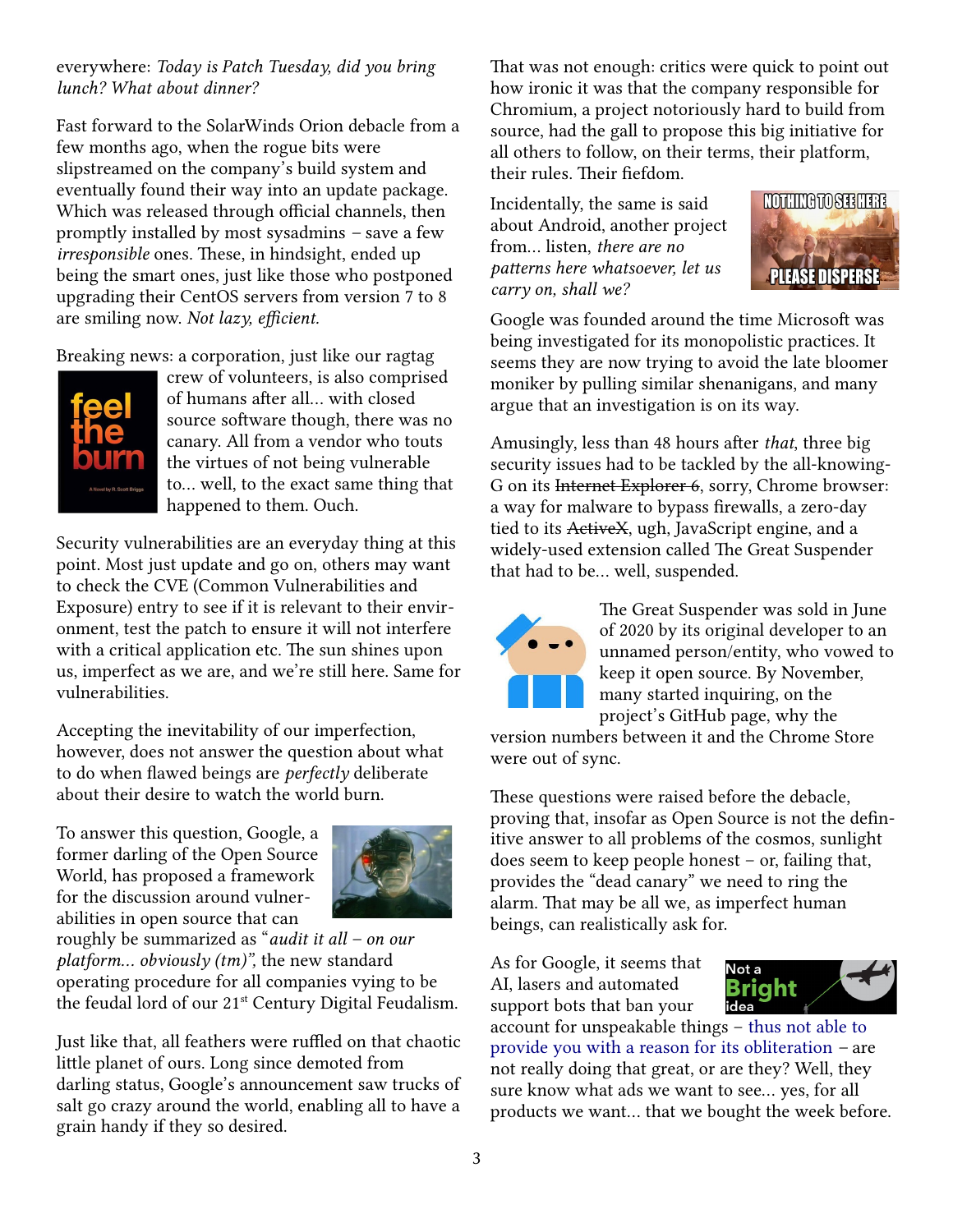Without futuristic tech that most mortals shall not ever understand *–* or even use, when AI and lasers nuke your account *–* good old sunlight is working just fine, imperfect as it is. Both history and developers past and present are witness to the importance of keeping control of your destiny – and code. Any drawbacks pale to the antics of yet another massive corporation unable to cooperate without eventually *EEE*'ing its partners.

## **Speaking of history, a quick trip down memory lane: our MUUG (also known as TUUG) newsletter archives**

As much as humanity loves to tout its progress, **Monsieur Ex** (a mysterious Frenchman who is *absolutely, totally not around here anymore, honest!*) would probably state that "plus ça change, plus c'est la même chose". The seemingly eternal struggle between freedom and control is well documented in our [past newsletters](http://muug.ca/pub/muuglines/pdf/).

In our May 1991 newsletter, Eric Carsted wrote on the President's Corner:

*"I am guilty.*

*Of what? you may ask. Well, ever since the formation of the OSF (Open Software Foundation) and their announcement of OSF/1, I have completely ignored any announcements regarding features and specifications.*

*Basically, I have been preaching Open Systems but had a closed mind.*

*I have felt that the OSF was formed for two specific reasons, greed and greed. I felt that lBM's motive was to cause fragmentation and confusion in the Unix market, to give OS/2 time to catch up and to try to take over in the Unix arena. I did not take into account the increase that AT&T was going to charge for its licence, or the advantage SUN would have by working on the development of the kernel (six to twelve months). At the time of its formation, OSF/1 was based on ADC, a crippled OS controlled by Big Blue Brother. I have a thing about IBM, especially since the Micro Channel bus and OS2 (another move motivated by greed). If IBM is involved, I am very suspicious. When the OSF announced it would use the Mach kernel, I was pleased and relieved but was still resentful of the confusion that the split in the market was causing. Many announcements have been made in the intervening time but if the title of the story had 'OSF\*' in it, I skipped on right by. Until now."*

That all sounds... unsettlingly familiar. The more things change, the more they stay the same, indeed.

# **A commercial advantage for Open Source solutions may be brewing**

It is notorious that Google [yanks support and kill](https://killedbygoogle.com/)  [things willy-nilly](https://killedbygoogle.com/) – even the security initiative outlined above was greeted by jokes like "how long will it last until Google kills it?" *–* but it now seems that Microsoft, who has backwards compatibility as one of its main competitive advantages, wants to jump into the fray as well.



The perpetual nemesis of many software freedom's connoisseurs is both reducing the support window for its LTSC versions of Windows and making it clear that

anything that is not cloud-related will not only be more expensive, but you are also on your own for support.

If the plethora of FLOSS projects that rely on selling support for revenue are able to exploit this growing trend, they are poised to make their finances go all the way to the moon... if they can resist the urge to follow the trend themselves, of course.

It does seem to be working great for Nextcloud, and we hope others follow.

## **Summer is coming, but the bugs are already here**

After the long-standing **sudo** vulnerability was discovered in late January – and mentioned on our last month's newsletter *–* we never, ever skip a beat around here! – we have another one, just in time for this month's edition.

**Xterm**, part of that old, crusty, yet resilient windowing system known to some as "*Mumm-Ra"*, realized that having CVEs mentioning your precious little name is all the rage now, and it makes them feel younger! *I still have what it takes! Look. At. Me.*

The issue, detailed on [CVE-2021-27135](https://cve.mitre.org/cgi-bin/cvename.cgi?name=CVE-2021-27135), stems from a crafty UTF-8 character sequence that, when displayed through an Xterm session, may cause a segmentation fault, potentially allowing remote code execution, and all the other *bad stuff that may potentially happen*.

As usual, update, update, update. *Oh, darn it...*

<https://access.redhat.com/security/cve/cve-2021-27135>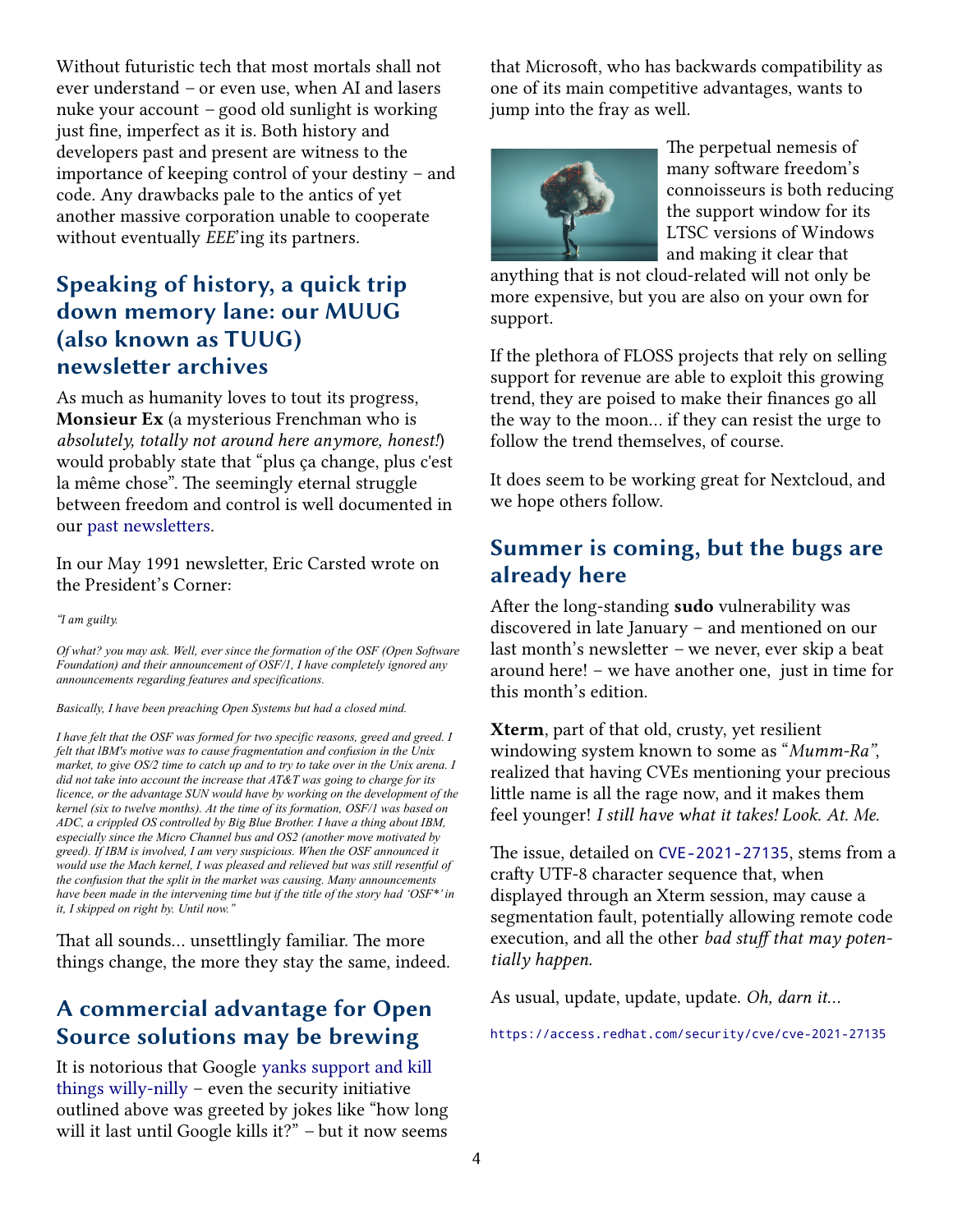## **The cosmos: party on the web like it is 1993 with Gemini – or the MUUG website, your choice**

MUUG, being the *extraordinaire*, inclusive and eclectic group that we all know and love, has people of all ages and walks of life.

Not exclusive to MUUG is a divide between generations, where old folks start reminiscing about the good old days, while younger ones facepalm about how delusional they are, because the future is now, and it has lasers.

Yet lasers, just like those pesky GUIs that prioritize form over function and are idolized by all these damn young-

sters, often spoil the bunch. The shiny is there, but the content was burned by it.

Those of us who were around when our most glorious MUUG website's aesthetics were *avantgarde* appreciate how, no matter how much those pesky little buggers insist that it looks "old fashioned" by now, all the information is right there, easily accessible, without distractions.

The old way makes it easy for all the *experienced*  folks to just sit down and communicate their wisdom, without the need for a team of graphic designers, who demand their fancy meals and distract them from their mission.

Or, for the not-so-experienced ones who grew up willing to grok man pages instead of playing soccer, the old way is a reminder on how rewarding it was to dig for information, when mostly everything on the web was precise, honest, written by people who were doing so out of passion and desire to share. The days before copy-pasta "click on me, I am an ad!"– infested websites became the norm, and we spend a lot of time trying to find a place where a modicum of effort is spent – not wasted – on making sure the content has at least some context, instead of being a hodgepodge of keywords put together mainly for Search Engine Optimization (SEO) purposes.

If the web of yore sounds interesting to you, you may want to check <https://gemini.circumlunar.space/>

If it doesn't, well, get off my lawn.



GNOME has released the beta for its version 40. Like Firefox 10-ish years ago, many were scratching their heads, wondering if they are going insane, or just missed the time warp.

Settle down, everyone: they did pull the "drop the dot, every update is now a major version number!" move from 10 years ago, but it is like the rebellious kid who eventually finds their individuality, yet still wants one last chance to play the contrarian, just to remind themselves of who they *really* are.

Gnome 40 – tested on Fedora 34 pre-release *–* is a mature, coherent desktop environment. It keeps all of its newfangled desktop metaphors that are now around 10 years old, but its flow is now mature, with visual cues that *finally* make sense, making for a surprisingly pleasant desktop experience.

Far from the early days of GNOME 3, the latest point releases of the old version are good enough for daily use. They suffer from a lack of continuity in its design: animations: things move around too much, darken the screen too much, move when they shouldn't, stay put when they oughtn't; and all the things that the environment suggest you would be able to do, but can't *–* such as nest icons on the "App" launcher screen to form groups, for example.

GNOME 40 delivers all of that. No more insane shade variations, or not delivering on things suggested by the feel of the environment they defied the whole community to implement. Not in a revolutionary way – GNOME 3 is already 10 years old *–* but by finally making good on their promise of a different, yet coherent and enjoyable environment, by working on the coherent part. Coupled with the many performance improvements, the new version is certainly a big – and welcome *–* step forward.

## **If you are set in your ways, there's always good old XFCE**

The venerable, slow moving XFCE is always there if you really, really don't like GNOME and its "newish" way of doing things.

Long stuck on version 4.12 (February 2015), rumours that the project was dead were all over the Internet.